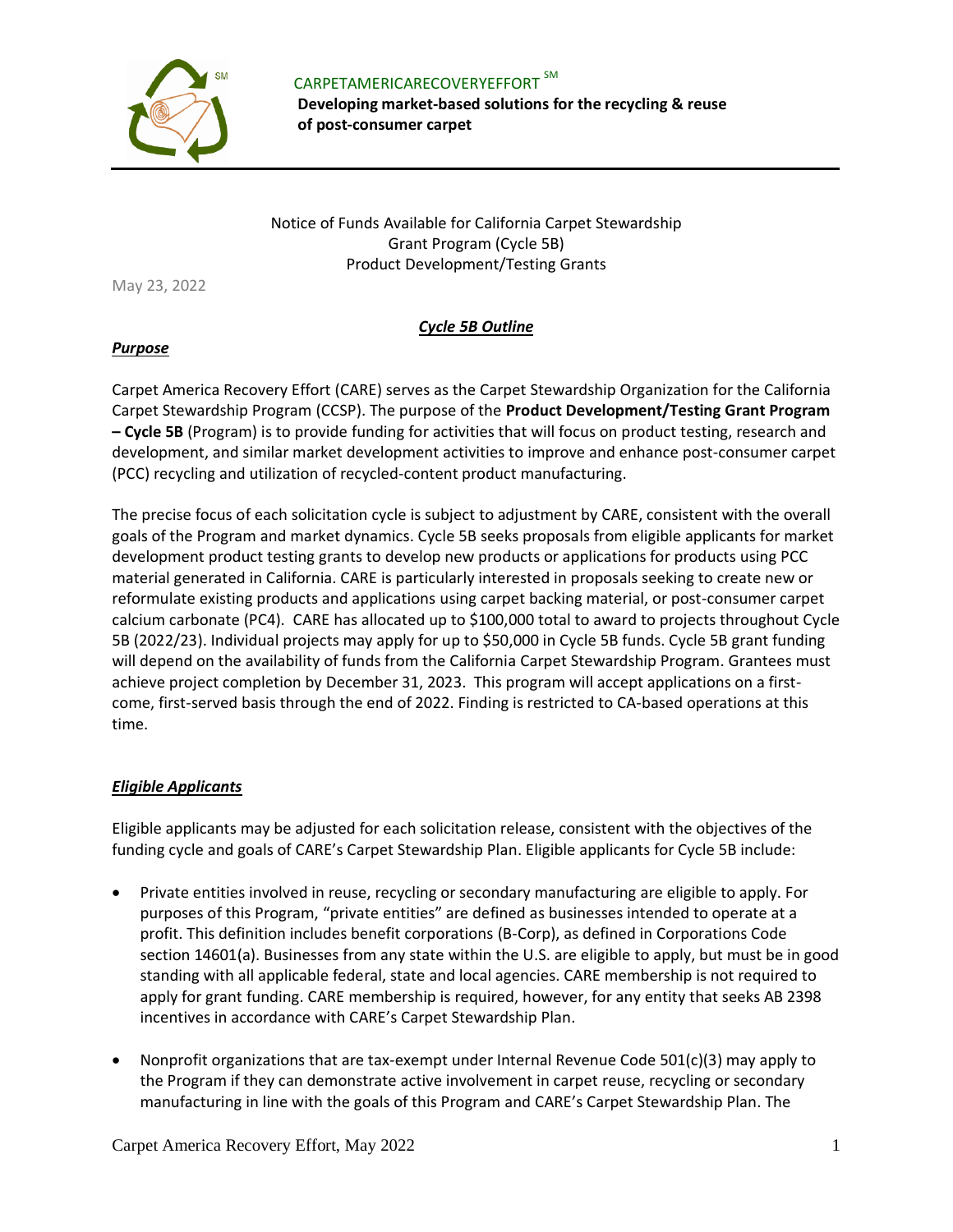organization must be in good standing with all applicable federal, state and local agencies.

### *Project Requirements (Use of funds):*

**CARE will offer assistance grants to eligible applicants to research, develop and test new products or reformulate existing products produced using PCC material generated in California. Products and applications using PC4 will be prioritized.** 

**Applicants should demonstrate how the proposed product testing project will lead to a viable strategy for increasing the quantity of additional California-generated PCC recycled and/or utilized in the manufacturing of Tier 2 recycled products**.

- For the purpose of this Program, a Tier 2 "product" is defined as a good or package in a form that requires no further processing or forming before it is offered for sale to an end-user.
- Eligible applicants with operations in California, and projects that will contribute to the creation of new California green jobs, will be prioritized for funding.
- Only projects that use California-generated PCC are eligible for grant funds.
- CARE will allocate 100% of Cycle 5B grant funds to California-based operations based on the eligible pool of California-based applicants and the quality of those applications.
- No grant funds may be used for product testing activities related to energy recovery (CAAF, Kiln or Waste-To-Energy).
- CARE requires that each applicant contribute at least 25 percent in matching funds to the project.
- Projects must obtain all necessary permits, local, state and federal, for their operations and for use of their proposed products and/or applications. Projects that have obtained these permits prior to beginning this application process will be preferred.
- Applicants testing products with potential for long-term market success, recyclability, carpet-tocarpet or carpet-to-pad, and other environmental benefits will be preferred.
- If the grant project represents a partnership between two entities, one applicant must be designated as the primary grantee. A single entity is limited to one individual application per grant category, and one application in partnership with another entity per category.
- If a project will require testing of significant quantities of PCC material, the applicant must also submit a storage management plan to CARE outlining the quantities of materials to be stored, a timeline and quantity threshold at which materials will be diverted via energy recovery, export or other strategies, as well as when disposal would be utilized.
	- $\circ$  The storage management plan must identify the timeline and quantity of PCC testing, to ensure stored material is appropriately managed.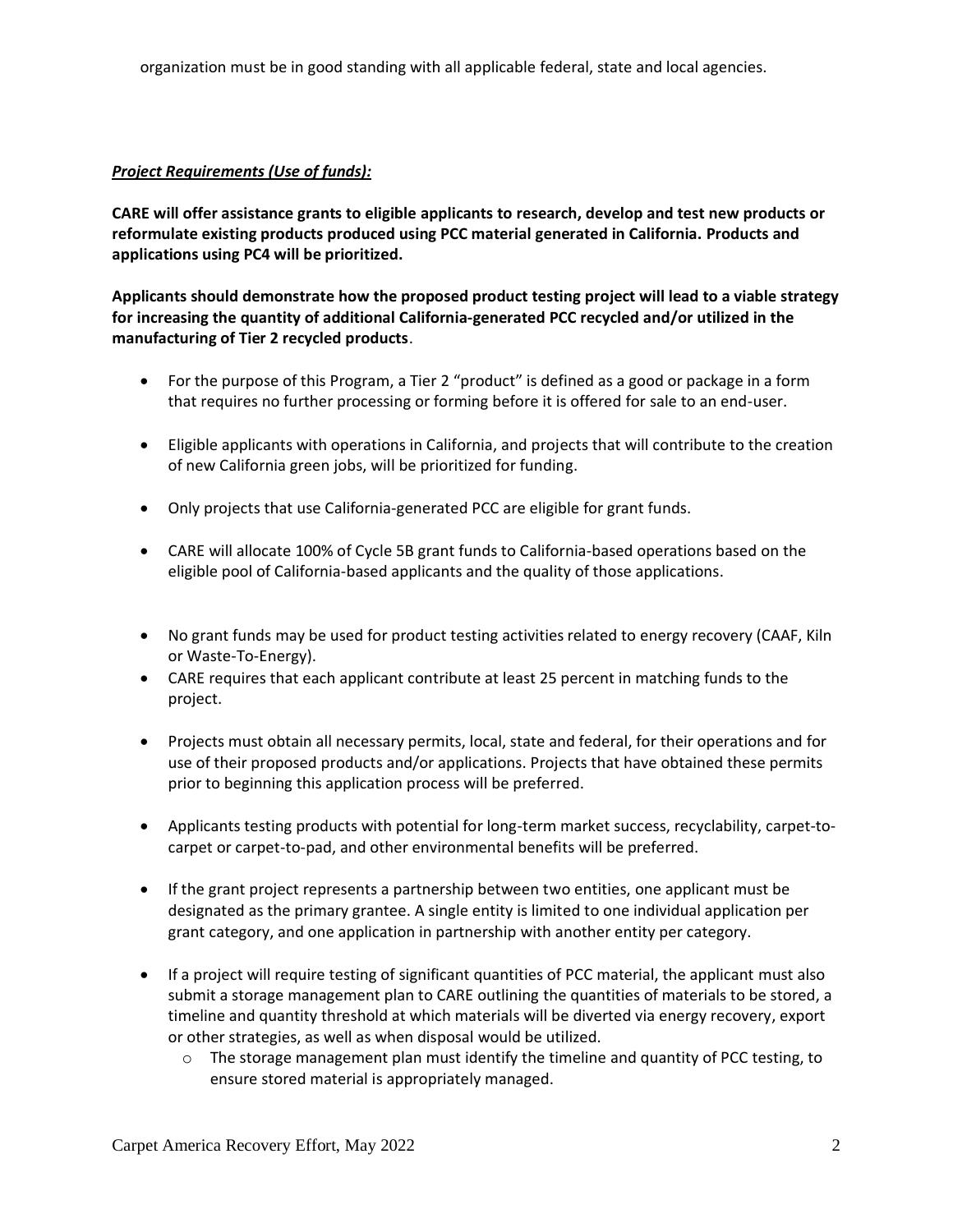- o The project team must ensure materials are prioritized for best use, consistent with California's waste hierarchy in such case that the applicant's storage capacity is exceeded.
- $\circ$  The storage management plan must identify and clearly define any energy recovery strategy, including the identification of facility outlets, how and when Carpet As Alternative Fuel (CAAF) or Kiln would be utilized vs. Waste-To-Energy (WTE).
- o Incineration for the purpose of sending ash to landfill is prohibited.
- o **No grant funds may be used to support energy recovery (CAAF, Kiln or Waste-To-Energy) or landfilling.**
- $\circ$  CARE may require a retention of grant funds in connection with each storage management plan until diversion is achieved.

## *Eligible Projects*

## **Assistance may include, but is not limited to, the following projects:**

- Investigating the use of California-generated PCC material to manufacture established products that do not currently use recycled post-consumer carpet material (i.e. feedstock conversion).
- Testing and/or certifying new or reformulated products containing California-generated PCC material.
- Feasibility and/or pilot project studies on potential new uses of California PCC material.

## *Ineligible Costs*

# **For the purpose of Cycle 5B, grant funds must be utilized directly on product testing activities. The following costs are ineligible for Cycle 4B grant funding:**

- Permitting costs
- Public education and outreach
- Salaries deemed non-essential to the research analysis or documentation, etc. Only 5% of the project budget may be allocated for administration
- Travel expenses such as airfare, mileage and hotels not essential to material transport
- Design and engineering costs unrelated to direct product testing activities
- Costs incurred after the end of the Grant Term
- Costs associated with incineration, waste-to-energy, CAAF or landfilling
- Costs related to environmental review of a project under CEQA or NEPA, including the preparation of environmental impact reports
- Purchase of recycled carpet feedstock
- Purchase of buildings or capital assets
- Costs deemed unreasonable by CARE; costs that are unrelated to the grant project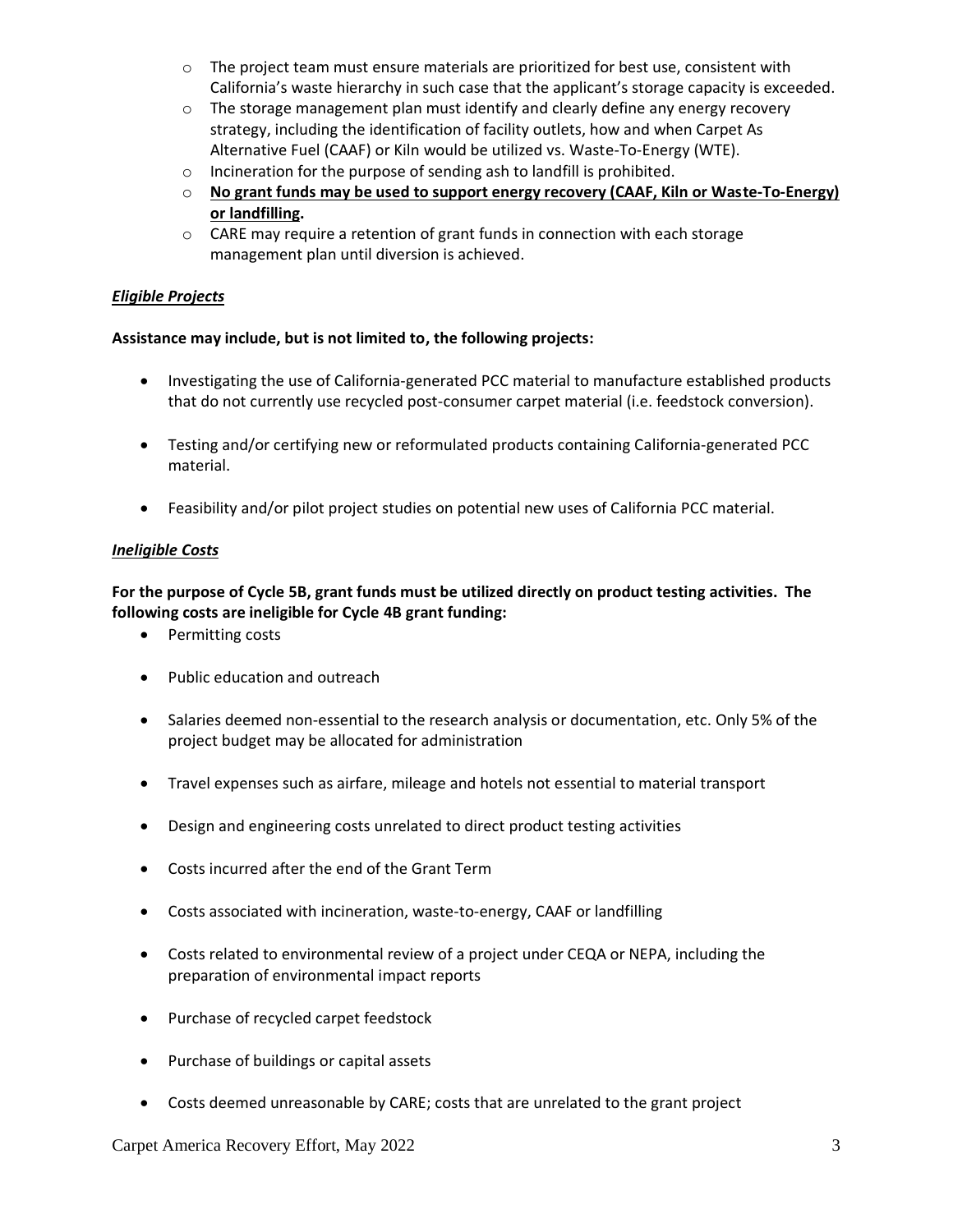### *Funding (total allocation, min/max amounts)*

Funding for the Cycle 5B grant program is up to \$100,000. Maximum grant awards for Cycle 5B will be limited to \$50K for each grant awarded under this Program. Cycle 5B grant funding will depend on the availability of funds from the California Carpet Stewardship Program. An independent technical committee will review grant applications.

### *Timeline*

Program applications are due no later than December 31, 2022 and projects must reach completion by December 31, 2023. Application process and submission instructions are outlined throughout this notice. Proposals that do not follow application instructions may be considered non-responsive. The remaining key dates outlined below are to be used as reference and may be subject to revision by CARE:

| <b>KEY DATES</b>                               | <b>KEY ACTION</b>                                                         |
|------------------------------------------------|---------------------------------------------------------------------------|
| May 24, 2022                                   | <b>Notice of Funds Available (NOFA)</b><br>(online form available May 27) |
| <b>December 31, 2022</b>                       | <b>Application Due Date</b>                                               |
| Ongoing                                        | Evaluation of grant proposals by CARE                                     |
| Within one month of submission<br>(tentative)  | <b>Anticipated Notice of Awards</b>                                       |
| Within two months of<br>submission (tentative) | Anticipated Grant Agreements Executed -<br><b>Anticipated Term Begins</b> |

#### *Evaluation & Scoring Criteria:*

The criteria presented below are based on similar grant solicitations by CalRecycle, as modified by CARE. A technical committee will be formed by CARE at the direction of the Executive Director and the technical committee will review Program applications using the criteria listed below, as a guide. These criteria may be subject to further revision by CARE.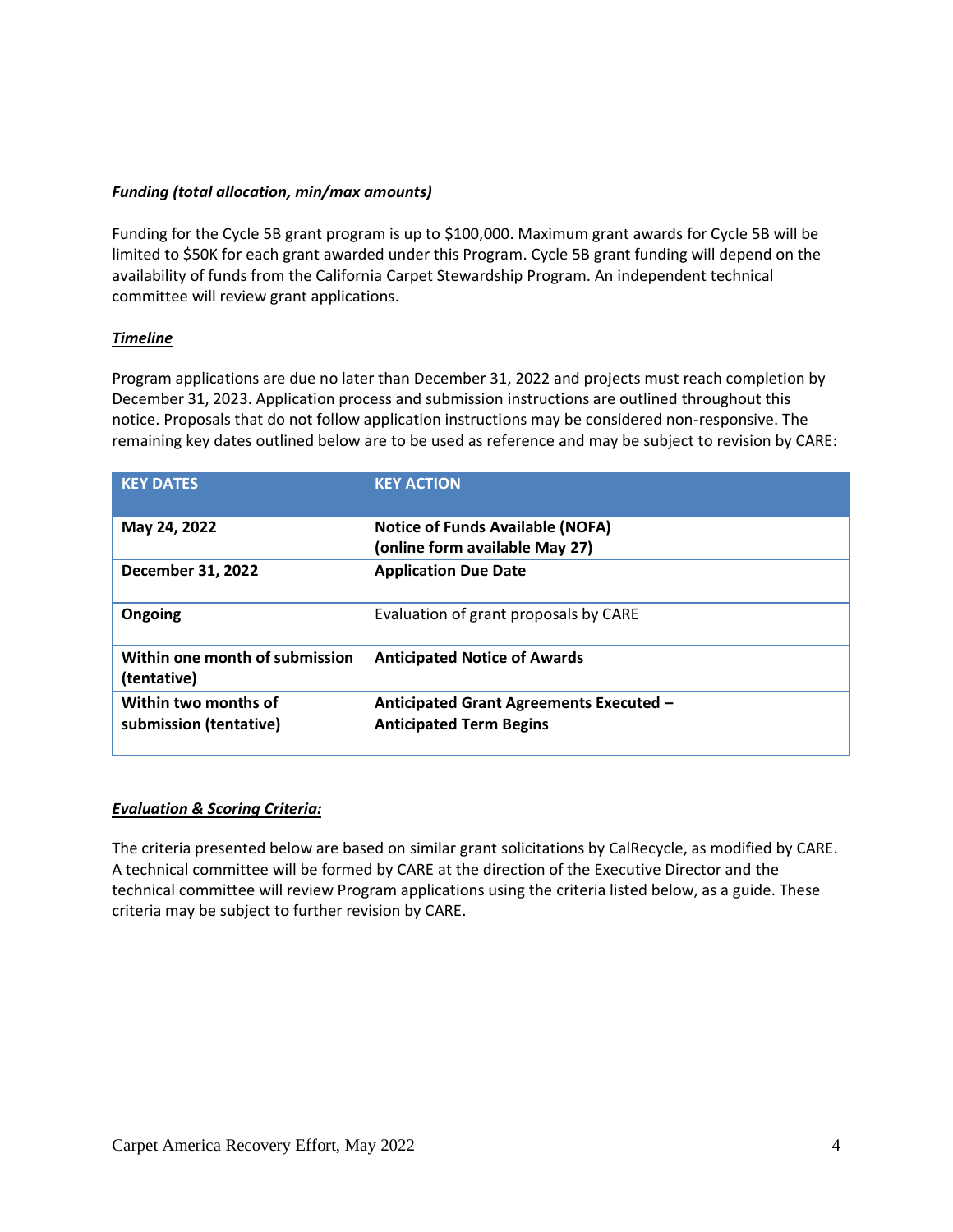| % or          | <b>Criteria</b>                                                                                                                                                                                                                                                                                                                                                                                                                                                                                                                                                                                                                                                                                                                                                                                                                                                                                                            |
|---------------|----------------------------------------------------------------------------------------------------------------------------------------------------------------------------------------------------------------------------------------------------------------------------------------------------------------------------------------------------------------------------------------------------------------------------------------------------------------------------------------------------------------------------------------------------------------------------------------------------------------------------------------------------------------------------------------------------------------------------------------------------------------------------------------------------------------------------------------------------------------------------------------------------------------------------|
| <b>Points</b> |                                                                                                                                                                                                                                                                                                                                                                                                                                                                                                                                                                                                                                                                                                                                                                                                                                                                                                                            |
| 10%           | Quality of Proposal - clear project description; well-planned project approach;<br>identification of key milestones; probability of success is high; project adequately<br>describes product testing goals, and justifies the use of grant funds to refine, finalize or<br>make significant contributions to new methodologies that will increase the reuse,<br>recycling of CA post-consumer carpet and/or recycled product manufacturing                                                                                                                                                                                                                                                                                                                                                                                                                                                                                 |
| 15%           | Applicant/Project Team Qualifications & Experience - description of company history;                                                                                                                                                                                                                                                                                                                                                                                                                                                                                                                                                                                                                                                                                                                                                                                                                                       |
|               | fiscal soundness of company; track record in developing new products; key members of<br>the project team, background, experience, capacity and staff resources necessary to<br>ensure successful product testing                                                                                                                                                                                                                                                                                                                                                                                                                                                                                                                                                                                                                                                                                                           |
| 15%           | Need - clearly describes why the proposed product testing is needed (does it fill a market<br>gap?) and how it will benefit the CA Carpet Stewardship Program; demonstrates an<br>industry need; addresses barriers and obstacles to recycling/reuse, increasing the<br>percentage of recycled output from CA PCC and/or remanufacturing post-consumer<br>carpet (yield); identifies significant market potential for increasing recycling and/or<br>remanufacturing (Tier 2 product manufacturing) of CA post-consumer carpet; provides<br>sufficient evidence and reliable data to support the need; provides initial or preliminary<br>data that supports a high probability of success in developing or improving new or<br>reformulated products or methodologies                                                                                                                                                     |
| 20%           | Proposed Effectiveness and Project Impact - clearly identifies objectives to achieve goals<br>and measureable outcomes; clear description of data to be collected and how<br>effectiveness will be evaluated; project is innovative; project supports new, improved or<br>enhanced recycling or remanufacturing (Tier 2) of post-consumer carpet in CA; project<br>addresses difficult to recycle portions of the carpet recycling waste stream and identifies<br>the additional impact by material component (e.g. nylon, non-nylon, commercial, PC4<br>backing material, natural fibers, or other PCC material); size of impact is significant;<br>claims are well supported with customer information; proposal includes economic<br>analysis such as cost for all inputs including transportation and targeted sales price per<br>unit; supplier of PCC material is identified; technical feasibility is well defended |
| 10%           | <b>Sustainability:</b> Proposal identifies the necessary resources for ongoing operations;<br>applicant demonstrates commitment to long-term presence in the industry; project<br>improves market stability; applicant is willing to provide a personal guarantee if<br>requested; applicant can identify product consumers<br><b>Conservation:</b> product testing demonstrates additional resource conservation (energy,<br>water, material), source reduction and/or reuse, minimal end-of-lifecycle impacts and/or<br>product recyclability at end of life                                                                                                                                                                                                                                                                                                                                                             |
| 5%            | Work Plan - reasonable, logical and ambitious outline of key product testing goals; speed<br>to market is high; project is well planned; project permits have already been secured                                                                                                                                                                                                                                                                                                                                                                                                                                                                                                                                                                                                                                                                                                                                         |
| 10%           | Budget and Cost Effectiveness - project costs are reasonable, justified, and<br>demonstrates cost-effective use of funds; line items are clearly defined and justified;<br>matching funds are provided by applicants                                                                                                                                                                                                                                                                                                                                                                                                                                                                                                                                                                                                                                                                                                       |
| 15%           | CA Job Creation, CA Business - Entire project is located in CA; project demonstrates how<br>new CA (green) jobs may be created; applicant has specialized business certifications<br>such as: Certified Green Business; project supports disadvantaged and/or rural<br>communities                                                                                                                                                                                                                                                                                                                                                                                                                                                                                                                                                                                                                                         |
| 100%          | <b>TOTAL</b>                                                                                                                                                                                                                                                                                                                                                                                                                                                                                                                                                                                                                                                                                                                                                                                                                                                                                                               |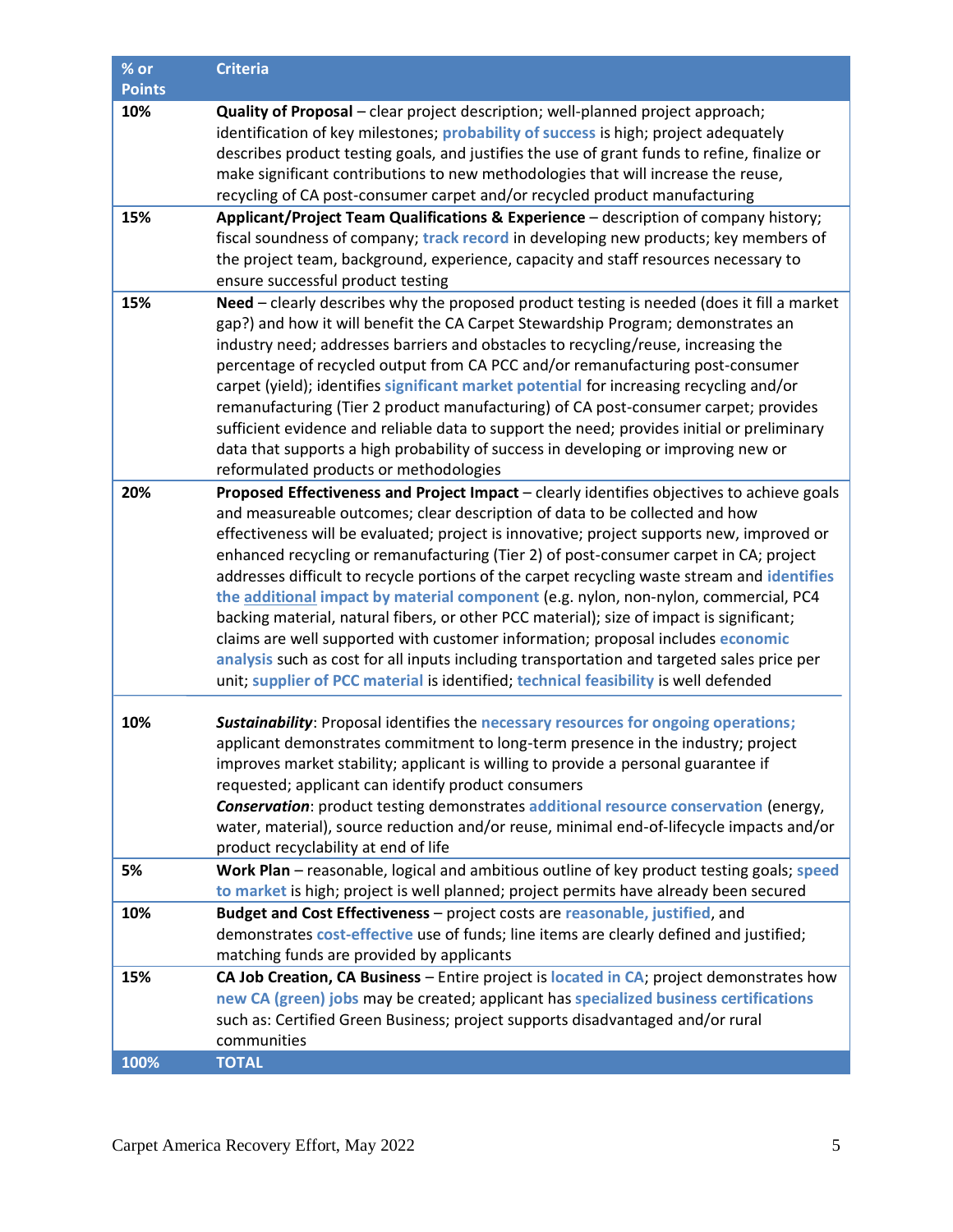## *Coordination with CalRecycle*

Grant funding will depend on the availability of funds from the California Carpet Stewardship Program. CARE's goal is to implement this Program on an annual basis through subsequent grant funding cycles in accordance with CARE's Carpet Stewardship Plan. CalRecycle will review CARE's implementation of the Program. CARE will provide CalRecycle with quarterly data on Program performance, and solicit input from CalRecycle as needed or desired in evaluating the Program.

## **Questions - Submission**

• Questions should be sent to Abbie Beane, CARE Grants Manager, at [abeane@carpetrecovery.org.](mailto:abeane@carpetrecovery.org)

## *Application – Proposal Requirements*

Applications must include the following components and clearly communicate the manner in which their proposed project meets the criteria listed above. Applicants must use the Cycle 5B Product Testing online form, and associated budget template, which should be uploaded into the online form. Trade secrets and any other confidential information must be clearly marked as such and may be subject to regulatory disclosure requirements of CalRecycle or other state entities.

- Executive summary
- Key project contacts (2 required) with phone number and email information
- Project references (2 required) with contact information
- Project Narrative
	- o Applicant/Team Qualifications and Experience
	- o Project Need
	- o Background, Goals and Objectives
	- o Project Impact and Effectiveness
	- o Applicant Commitment, Environmental Impact
	- o Creation of California Jobs, use of California Facilities, benefit to Disadvantaged Communities
- Proposed Budget (template provided)
- Proposed Work Plan
- Notification of any pending or outstanding judgments or enforcement actions against the company or its products, including environmental citations or fines. CARE may withhold the issuance of grant funds until such judgments or orders are resolved, and the resolution of such judgment or order is documented to CARE.
- Attachments (Letters of Commitment/Letters of Support, Testing Quotes, Previous Testing Results, Resumes, Business Certificates, Other Documentation).
- CARE may request a financial statement, such as a balance sheet or profit and loss statement.

## *Application - Submission*

• Applications must be submitted by the deadline. Late submissions will not be considered. Applications should be sent through the [Cycle 5B Product Testing online form,](https://carpetrecovery.org/california/ca-grants/product-testing-application-form/) located on the CARE grants webpage. Please email **Abbie Beane, Grants Manager, CARE, [abeane@carpetrecovery.org](mailto:abeane@carpetrecovery.org)** if you require an alternate submission method.